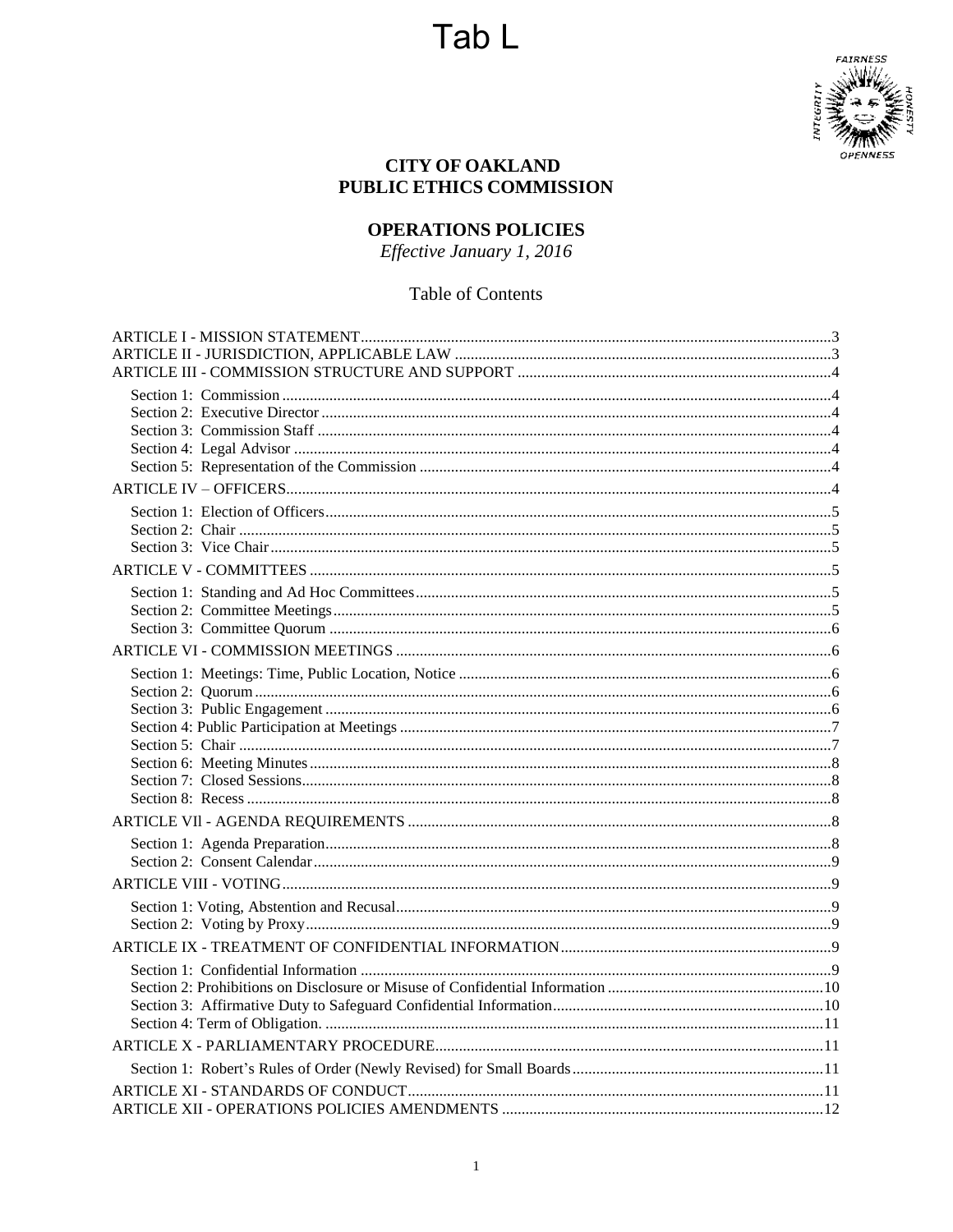This page intentionally left blank.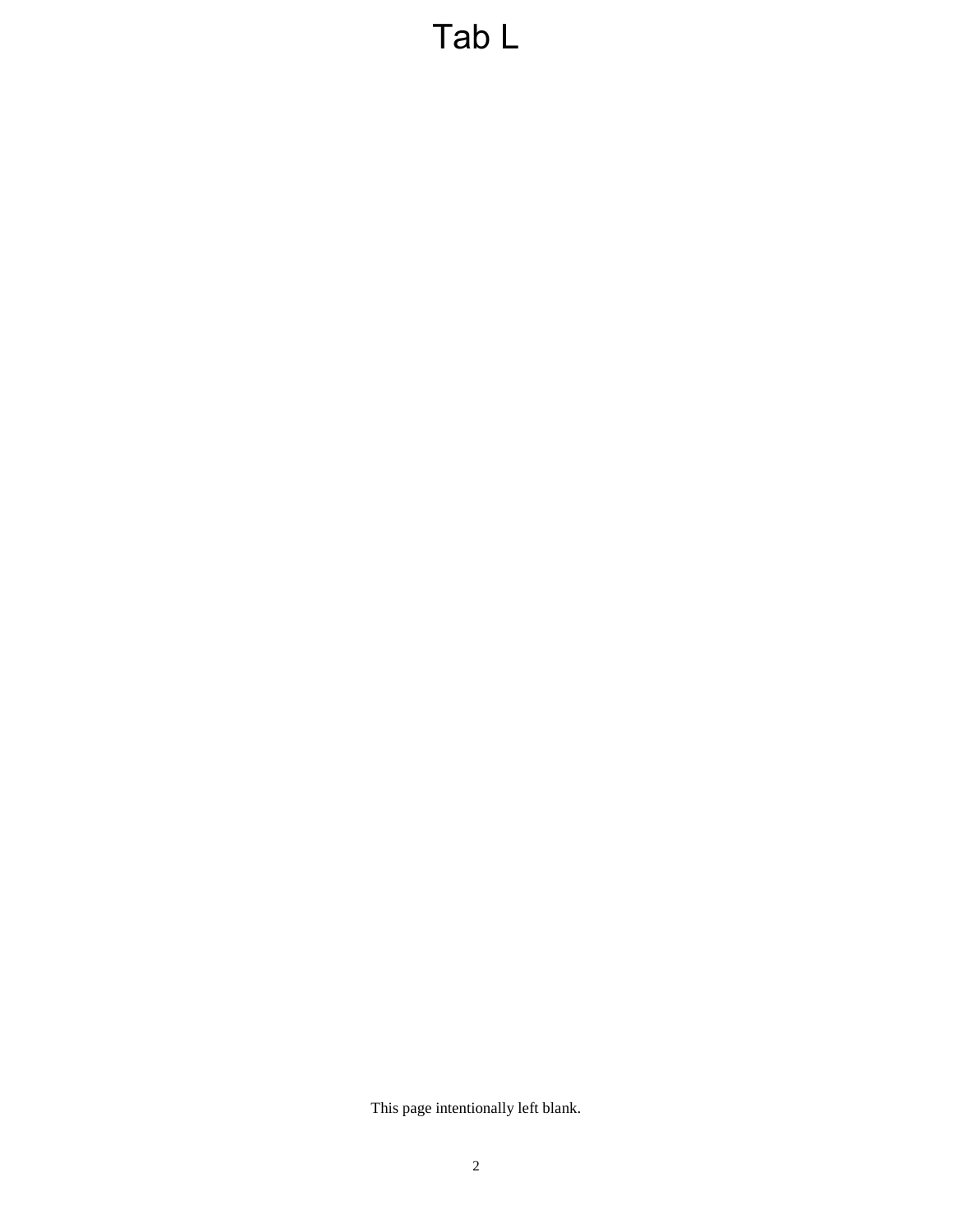# **ARTICLE I - MISSION STATEMENT**

<span id="page-2-0"></span>The Public Ethics Commission (Commission) ensures compliance with the City of Oakland's government ethics, campaign finance, transparency, and lobbyist registration laws that aim to promote fairness, openness, honesty, and integrity in city government. To fulfill its mission, the Commission conducts the following activities:

- A. **Lead/Collaborate** Lead by example and facilitate city policy, management, and technological changes to further the Commission's mission.
- B. **Educate/Engage** Provide education, advice, technical assistance, and formal legal opinions to promote awareness and understanding of the city's campaign finance, ethics, and transparency laws.
- C. **Disclose/Illuminate**  Facilitate accurate, effective, and accessible disclosure of government integrity data, such as campaign finance reporting, conflicts of interest/gifts reports, and lobbyist activities, all of which help the public and PEC staff monitor filings, view information, and detect inconsistencies or noncompliance.
- D. **Detect/Deter** Conduct investigations and audits to monitor compliance with the laws within the Commission's jurisdiction.
- E. **Prosecute**  Enforce violations of the laws within the Commission's jurisdiction through administrative or civil remedies.

# **ARTICLE II - JURISDICTION, APPLICABLE LAW**

<span id="page-2-1"></span>The Commission was created by City Charter in 1996 (Section 202), which was amended in November 2014 (Section 202, 603) to strengthen the Commission's authority, independence and staffing. The Commission oversees compliance with the following laws:

- A. The City of Oakland Government Ethics Act (O.M.C. chapter 2.25);
- B. The City of Oakland Campaign Reform Act (O.M.C. chapter 3.12);
- C. Limited Public Financing Act of the City of Oakland (O.M.C. chapter 3.13);
- D. Oakland Sunshine Ordinance (O.M.C. chapter 2.20);
- E. The City of Oakland Lobbyist Registration Act (O.M.C. chapter 3.20); and
- F. Oakland False Endorsement in Campaign Literature act (O.M.C. chapter 3.14).

The Commission must comply with all applicable laws, including but not limited to:

- A. Oakland City Charter, including but not limited to Sections 202 and 603;
- B. Public Ethics Commission Operations Ordinance (O.M.C. chapter 2.24);
- C. Oakland Sunshine Ordinance, the California Ralph M. Brown Act (Gov. Code sections 54950, *et seq.*) and the California Public Records Act (Gov. Code sections 6250, *et seq.*);
- D. The City of Oakland Government Ethics Act (O.M.C. chapter 2.25); and
- E. These Operations Policies and other policies adopted by the Commission.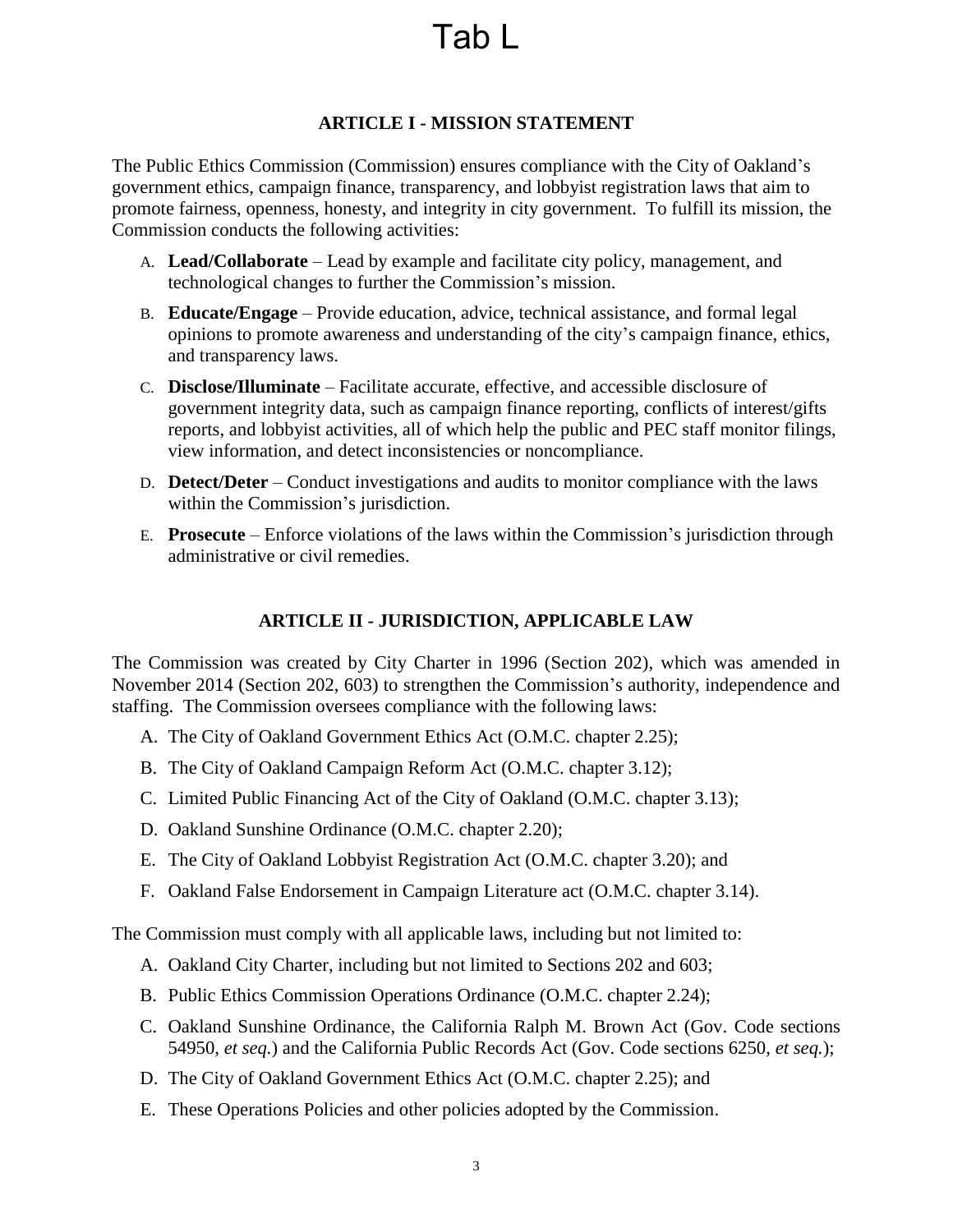## **ARTICLE III - COMMISSION STRUCTURE AND SUPPORT**

#### <span id="page-3-1"></span><span id="page-3-0"></span>**Section 1: Commission**

The Public Ethics Commission is a seven-member board of Oakland residents responsible for establishing Commission policies and priorities, promoting government transparency, and serving as a quasi-judicial body that adjudicates enforcement matters brought to the Commission by staff.

Acceptance of the Oath of Public Office constitutes a commissioner's sworn responsibility to the public trust. Commissioners must collectively and individually respect and honor their appointed role and strive to maintain public confidence in the Commission's role in the government of the city of Oakland.

#### <span id="page-3-2"></span>**Section 2: Executive Director**

The Executive Director reports to the Chair and to the Commission and is responsible for establishing staff priorities in consultation with the Chair and consistent with policy direction provided by the Commission.

The Chair or designee must prepare a periodic, written performance review of the Executive Director subject to the review and approval by the Commission in closed session. At any time, at the request of one or more commissioners, the Chair may call and notice a closed session of the Commission to discuss the performance of the Executive Director.

#### <span id="page-3-3"></span>**Section 3: Commission Staff**

The Executive Director leads and supervises Commission staff and has the authority to hire and remove employees within constraints set by the Civil Service Commission, the Personnel Department, and the Commission's budget.

#### <span id="page-3-4"></span>**Section 4: Legal Advisor**

The City Attorney is the Commission's legal advisor. Any commissioner may consult informally with an attorney assigned to the Commission on any matter related to Commission business. However, a request from a commissioner for assistance requiring significant legal research, a substantial amount of time and attention, or a written response must be authorized by the Executive Director, the Chair, or by a majority vote of the Commission or one of its Committees.

#### <span id="page-3-5"></span>**Section 5: Commission Spokesperson**

<span id="page-3-6"></span>The spokesperson for the Commission is the Executive Director or designee, the Chair, or the Vice Chair if the Chair is unavailable.

#### **ARTICLE IV – OFFICERS**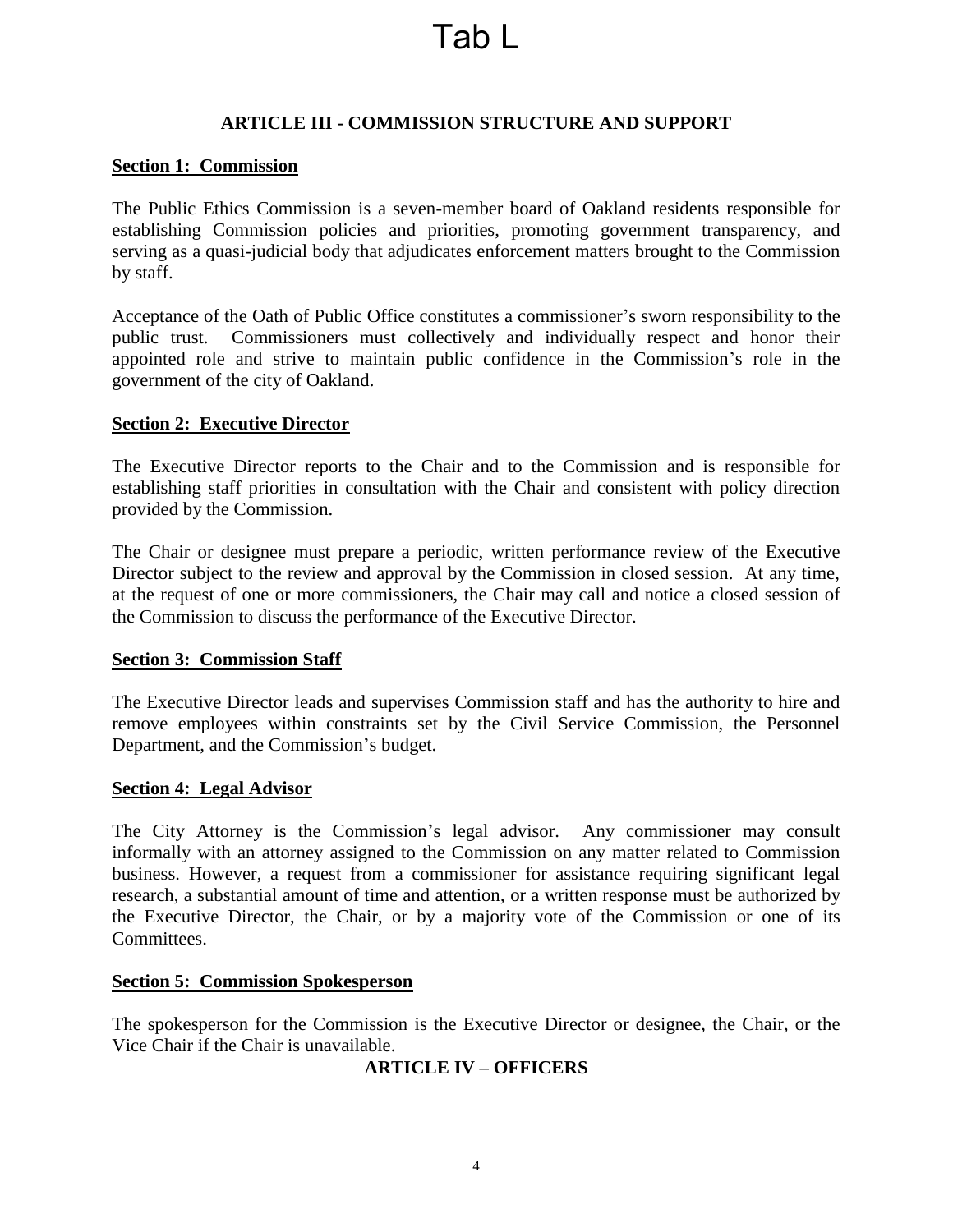## <span id="page-4-0"></span>**Section 1: Election of Officers**

The officers of the Commission are the Chair and Vice Chair. At the first regular meeting of each year, commissioners must elect a Chair and Vice Chair. At the meeting, a commissioner may nominate any commissioner to serve in the office of Chair or Vice Chair. If more than one commissioner is nominated for an office, each nominee may speak regarding their qualifications and willingness to serve and answer questions of commissioners or the public. The Commission may discuss the nominations and, when the vote is called, each commissioner may cast a single vote for each office.

#### <span id="page-4-1"></span>**Section 2: Chair**

The Chair presides at all meetings of the Commission and is an ex-officio member of all standing committees. The Chair is accountable to the Commission as a whole in setting policy.

#### <span id="page-4-2"></span>**Section 3: Vice Chair**

The Vice Chair performs the duties and responsibilities that may be delegated by the Chair. In the absence or disability of the Chair, the Vice Chair will perform the duties and responsibilities of the Chair.

# **ARTICLE V - COMMITTEES**

#### <span id="page-4-4"></span><span id="page-4-3"></span>**Section 1: Standing and Ad Hoc Committees**

It is the policy of the Commission to appoint individual commissioners to perform specific tasks or functions by serving on standing or ad hoc committees. Thus, as necessary, the Chair may create a standing or ad hoc committee, identify its purpose, appoint commissioners as members, and designate a Committee Chair.

Terms of ad hoc committees may not exceed one year. Membership on ad hoc committees may not exceed three commissioners.

Commission staff will post a list of the Commission's current committees and committee membership on the Commission's website.

#### <span id="page-4-5"></span>**Section 2: Committee Meetings**

Committee meetings may be called by the Chair, the committee's chair, or by majority vote of members of the committee.

Meetings of standing committees follow the same procedures provided under Article VI, sections 3 through 7 of these Operations Policies.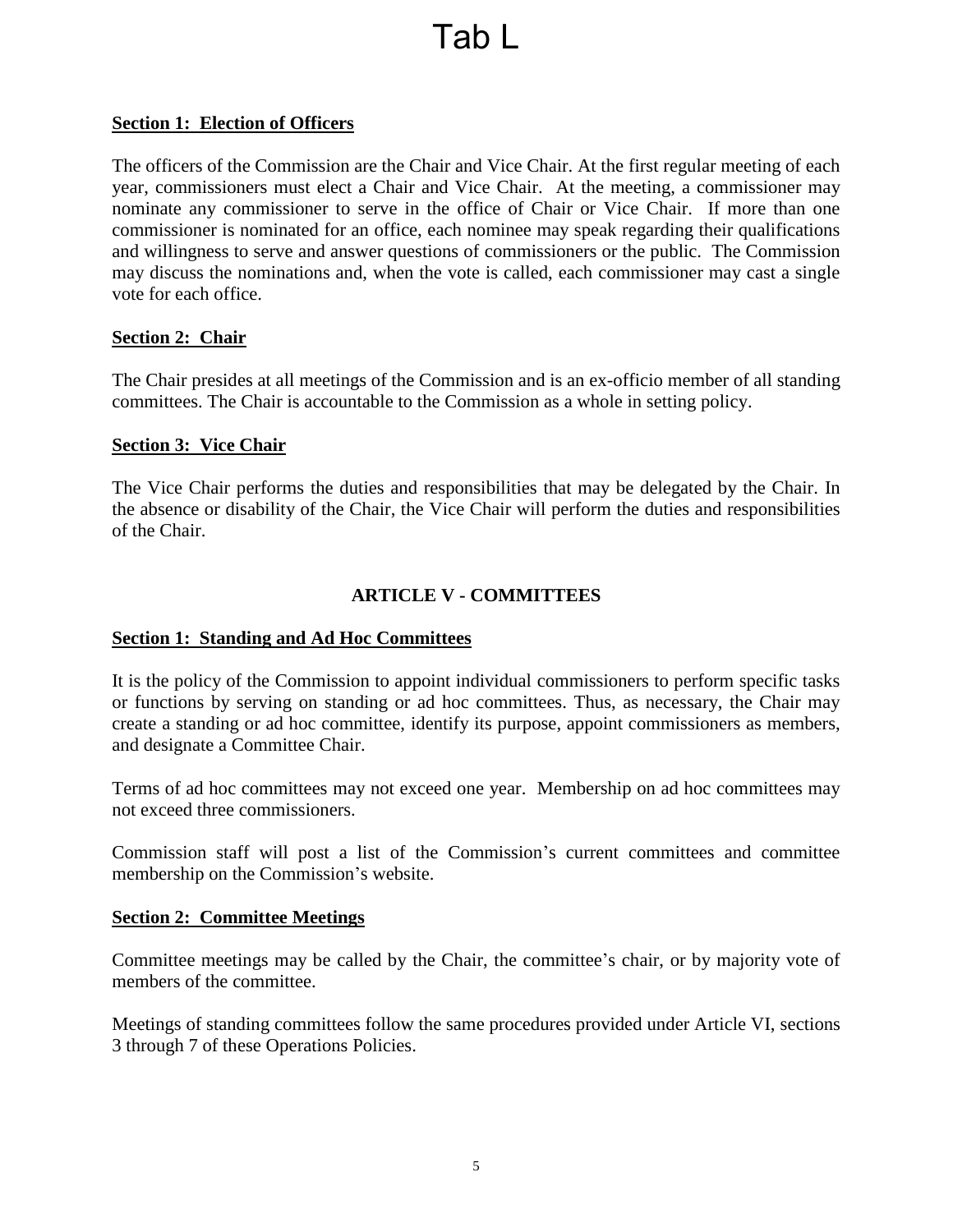## <span id="page-5-0"></span>**Section 3: Committee Quorum**

A majority of the members of a committee constitutes a quorum.

### **ARTICLE VI - COMMISSION MEETINGS**

#### <span id="page-5-2"></span><span id="page-5-1"></span>**Section 1: Meetings: Time, Public Location, Notice**

The Commission must hold regular meetings at an established time and place suitable for its purposes, and consistent with the requirements of the Brown Act and Sunshine Ordinance. Generally, regular Commission meetings are held on the first Monday of each month at 6:30 p.m., or as otherwise set forth in the published calendar and posted on the Commission's website with the proper notice. Regular meetings are held in Oakland City Hall, One Frank Ogawa Plaza in the city of Oakland, California.

Meetings scheduled for a time or place other than for regular meetings are designated as special meetings.

Written notice of regular meetings and special meetings must be provided at least 10 days or 72 hours in advance, respectively, in the manner required by Charter section 1205, the Oakland Sunshine Ordinance, and the Brown Act.

#### <span id="page-5-3"></span>**Section 2: Quorum**

At all meetings of the full Commission, the presence of four (4) commissioners constitutes a quorum. (Charter section 603(d)(4).) No action can be taken on an agendized matter unless at least four (4) commissioners are present. If ever during a meeting there is less than a quorum present, a motion to adjourn is appropriate; absent objection, debate can be continued, but no vote taken, except to adjourn. When a quorum exists, official action requires a majority vote of those commissioners present when the vote is called, unless otherwise provided by the Charter (e.g., for certain enforcement matters and for removal of the Executive Director).

#### <span id="page-5-4"></span>**Section 3: Public Engagement**

The Commission values and encourages public input and, regarding public participation in Commission proceedings, will liberally construe the public's rights under the Brown Act and Sunshine Ordinance. The Commission proactively develops and promotes new channels for public participation in local government beyond the minimum legal requirements, for example, by utilizing new technology and social media tools to facilitate greater public access to government information and proceedings; conducting special meetings and hearings on relevant issues; collaborating with civic groups on issues and projects within the Commission's jurisdiction; and engaging in affirmative public outreach through non-traditional means.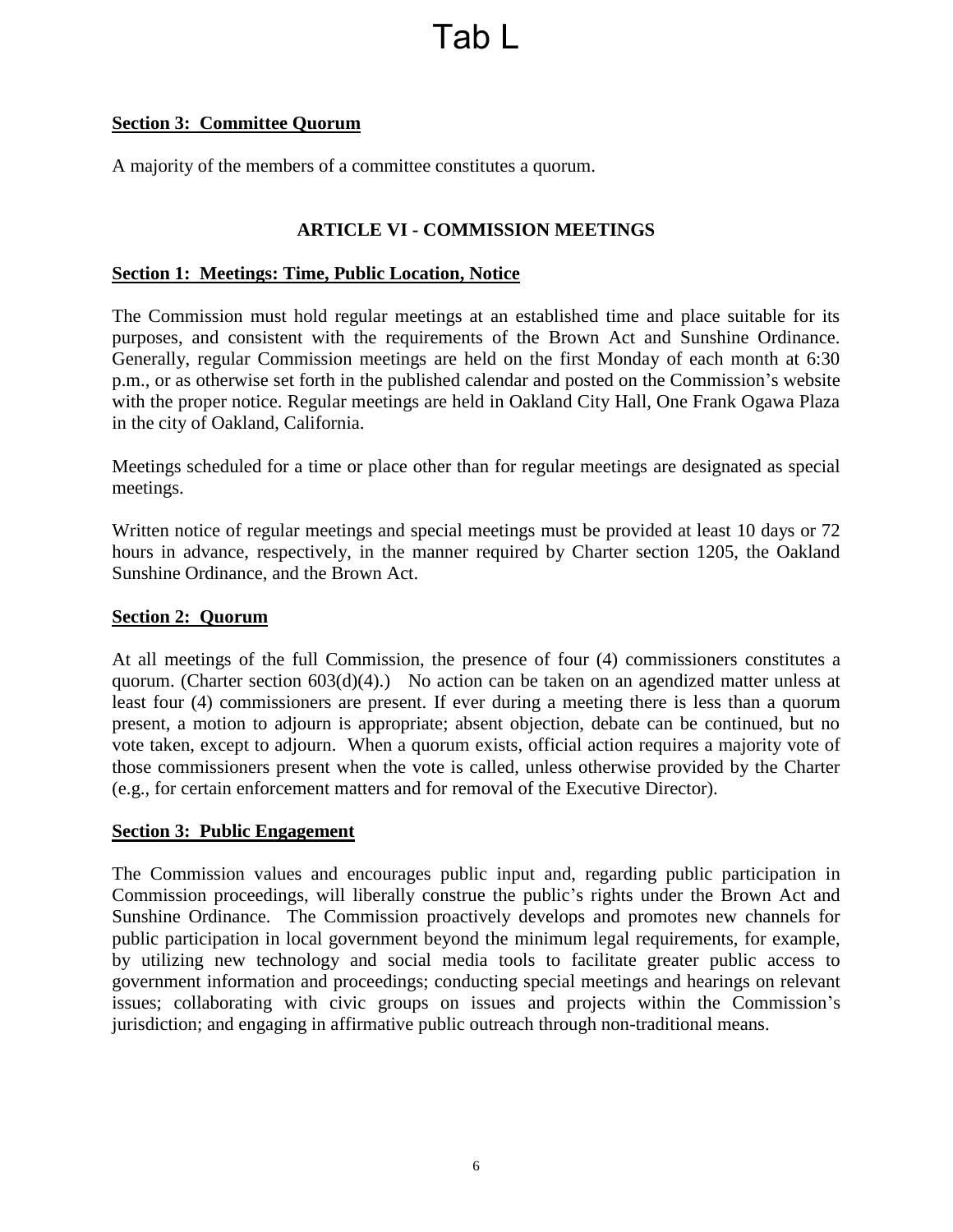All interested persons are encouraged to provide input or request information regarding Commission business by contacting Commission staff at (510) 238-3593 or [ethicscommission@oaklandnet.com,](mailto:ethicscommission@oaklandnet.com) or view information online at [www.oaklandnet.com/pec.](http://www.oaklandnet.com/pec)

At each regular Commission meeting, all interested persons may express their views regarding a matter within the jurisdiction of the Commission. This opportunity for comment, called "Open Forum," will appear on each agenda. Ordinarily, each speaker may speak for up to three minutes, but the Chair, in his or her discretion, may limit or extend the time, provided such changes are reasonable in nature and uniformly applied. The Commission may also limit the time for public comment under Open Forum to a total of 15 minutes.

At regular and special Commission or Committee meetings, all interested persons must also be allowed to express their views on any agendized matter upon the Commission's review of the item. Before taking action on any agenda item, the Commission (or Committee) must provide the opportunity for public comment on that item. Each person wishing to speak on an agenda item is permitted to speak once, for a minimum of two minutes; however, the Chair, in his or her discretion, may limit or extend the time, provided such changes are reasonable in nature and uniformly applied.

The Commission urges the public not to make complaints or ask the Commission to investigate alleged legal violations at public meetings since the public disclosure of such complaints or requests may undermine any subsequent investigation undertaken.

#### <span id="page-6-0"></span>**Section 4: Public Participation at Meetings**

The agenda for each meeting must provide instructions for public participation. To encourage public participation, the Commission will employ the least formal, least restrictive procedures for public comment, so long as order is maintained.

In the event that the complexity of the issues, number of anticipated participants, or other factors suggest that greater formality is required to maintain order or protect the public's right to participate, the Commission may utilize a more formal process (such as the "speaker card" procedure set forth in City Council Procedures Rule 12). In that case, the agenda will describe the process, including any special requirements, for public participation.

If during the course of a meeting it becomes apparent that the existing procedure for public comment is inadequate or inappropriate, the Chair may exercise his or her discretion to modify the procedure during the meeting. In that case, the Chair must state the reasons justifying the change in procedure, clearly explain how members of the public may provide comment as to each agenda item, and apply the modified process uniformly to all speakers.

#### <span id="page-6-1"></span>**Section 5: Chair**

The Chair must maintain order in the chamber, has authority to refuse the floor to any person, and may limit or extend the time allocated to any speaker.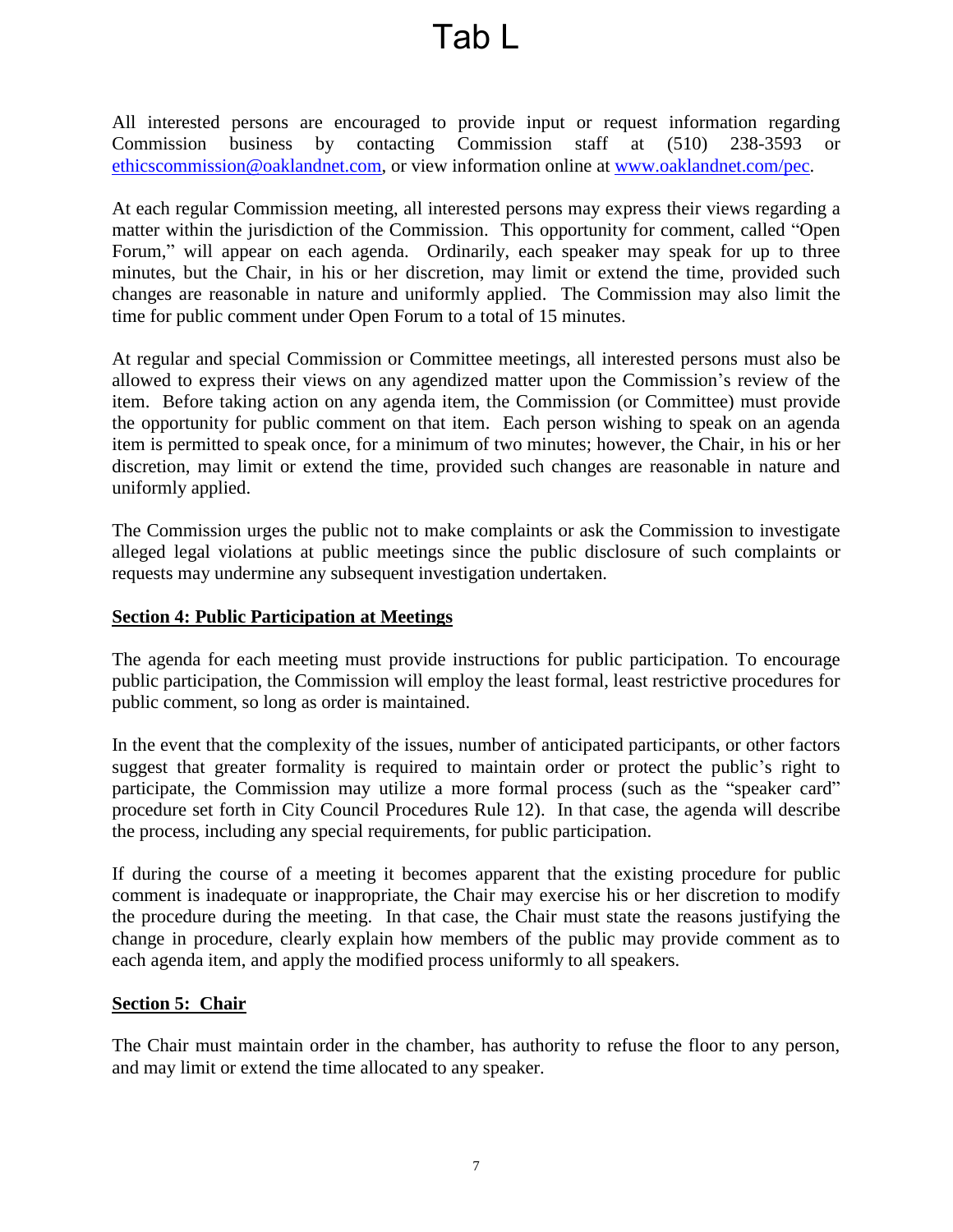The Chair may rule a public speaker out of order if:

- A. the speaker is speaking beyond the allocated time limit;
- B. the speaker's remarks are not relevant to the agenda item or are repetitious; or,
- C. the manner, tone and content of the speaker's remarks are disruptive (disturb the peace and good order of the meeting), attack the character of individuals or are abusive (vulgar or obscene language).

The public has the right to criticize policies, procedures, programs, or services of the city, the Commission or of any other aspect of the city's or Commission's proposals or activities, or the acts or omissions of the Commission or its staff or other public employees. The Commission will not abridge or prohibit public criticism on the basis that the performance of one or more public employees is implicated. Nothing in this section confers any privilege or protection beyond that which is otherwise provided by law.

## <span id="page-7-0"></span>**Section 6: Meeting Minutes**

Commission staff will draft minutes after every regular and special Commission meeting, and every standing committee meeting, subject to approval by majority vote of the Commission or respective committee. The minutes must reflect meeting start and end time, commissioner attendance (including the absence of any commissioner for any votes taken), summary of each item, and vote (if applicable) for each item considered.

### <span id="page-7-1"></span>**Section 7: Closed Sessions**

Upon the determination by a legal advisor from the City Attorney's Office that a closed session is both authorized and appropriate under the circumstances, the Commission may call for a closed session. Appropriate notice must be given of all closed sessions.

#### <span id="page-7-2"></span>**Section 8: Recess**

The Commission recesses for a period of one month each year. During this annual recess, the Chair may convene the Commission for special meetings, and the chair of a standing or ad hoc committee may convene a committee meeting.

# **ARTICLE VII - AGENDA REQUIREMENTS**

# <span id="page-7-4"></span><span id="page-7-3"></span>**Section 1: Agenda Preparation**

Commission staff will work with the Commission Chair or standing Committee chair(s) to develop the agenda for all meetings. The agenda must be approved by the appropriate Chair and must contain a meaningful description of each item to be transacted or discussed at the Commission or committee meeting so that a person can reasonably determine if the item may affect his or her interests. The agenda also will provide instructions for public participation.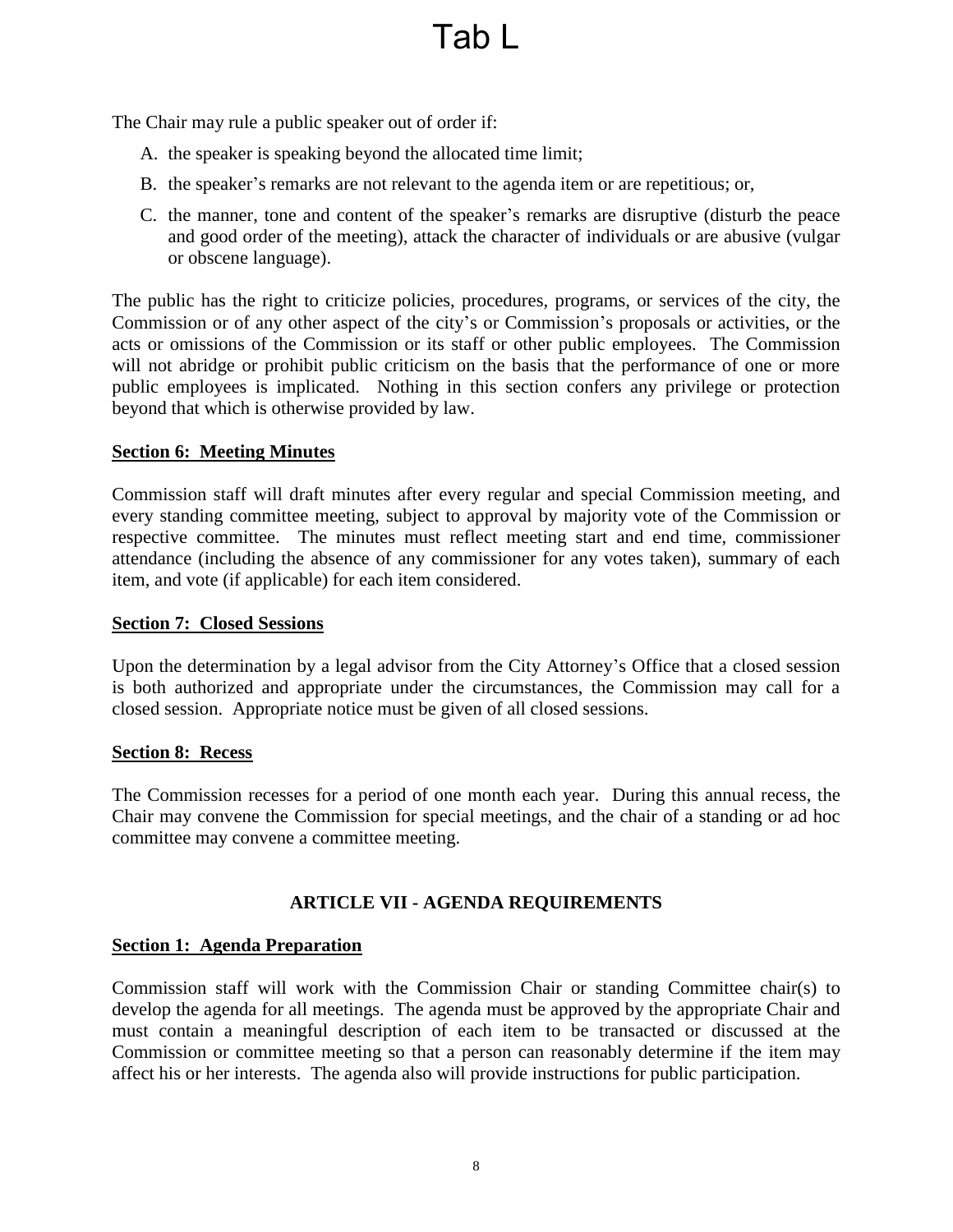### <span id="page-8-0"></span>**Section 2: Consent Calendar**

A consent calendar is the portion of the printed agenda that lists routine matters that are expected to be non-controversial and on which there are no scheduled speakers. There will be no separate discussions on a consent calendar item unless, prior to its adoption, a request is made by a commissioner or the public, and accepted by the Commission, to remove the item from consent and consider it as a separate item.

## **ARTICLE VIII - VOTING**

#### <span id="page-8-2"></span><span id="page-8-1"></span>**Section 1: Voting, Abstention, and Recusal**

Each commissioner present at a Commission or committee meeting must vote on all matters put to a vote, unless the commissioner abstains or recuses him- or herself from a particular matter.

A commissioner wishing to abstain from a vote must state publicly the reason for abstention and move for Commission approval. If the motion passes, the abstaining commissioner must refrain from further discussion of the item and will not vote on the item.

A commissioner who has been advised by the City Attorney to recuse himself or herself from voting on an item due to a conflict of interest must recuse him or herself and leave the dais during discussion and voting on the item. A commissioner who recuses as to a particular item is not present for purposes of determining the existence of a quorum in Article VI, section 2, above.

#### <span id="page-8-3"></span>**Section 2: Voting by Proxy**

Voting by proxy is prohibited.

#### **ARTICLE IX - TREATMENT OF CONFIDENTIAL INFORMATION**

<span id="page-8-4"></span>In the course of their duties, commissioners may be exposed to privileged, confidential, or other information protected by law. While commissioners enjoy the full protection of the First Amendment and the public is entitled full access to public information, misuse of confidential information may have significant adverse consequences to the city, the Commission, city employees, or other individuals.

#### <span id="page-8-5"></span>**Section 1: Confidential Information**

Generally, "Confidential Information," includes the following:

- A. Any information concerning a complaint that is still under preliminary review;
- B. Any communication or information provided to commissioners in preparation for, or during, a duly authorized closed session;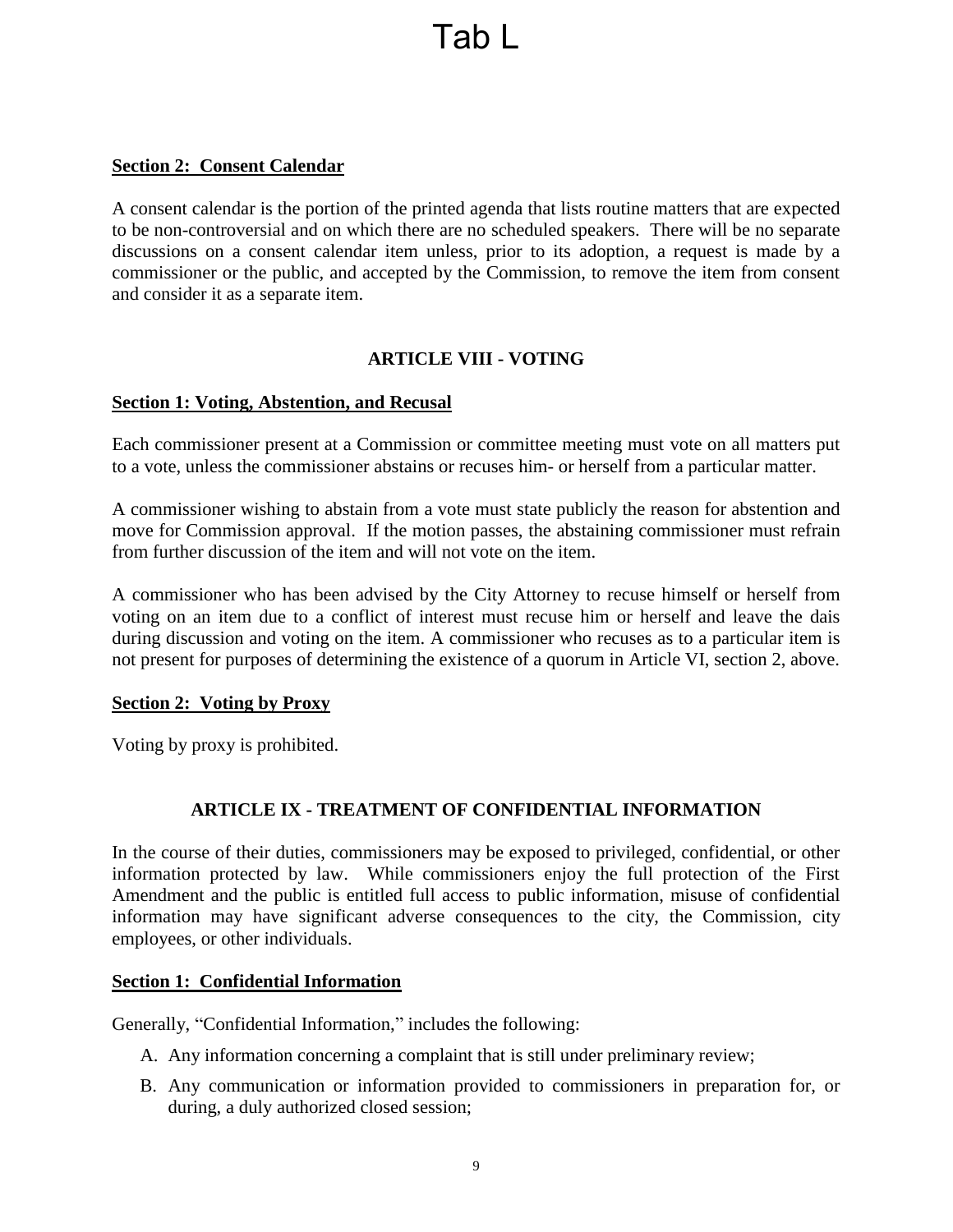- C. Any communications by or from the City Attorney or any legal advisor to the Commission that reflect the legal advisor's work on behalf of the Commission, including the advisor's mental impressions, legal strategy, analysis, advice or conclusions;
- D. Non-public materials concerning pending or past litigation to which the Commission is/was a party;
- E. Information concerning Commission personnel matters, including but not limited to those concerning the hiring, performance, counseling, discipline or termination of any member or prospective member of Commission staff; or
- F. Other sensitive personal or financial information of third parties (including respondents to complaints) that would otherwise be protected by law.

Confidential Information does not include information generally available to the public or previously disclosed to members of the public, including at a Commission meeting. Nor does it include information that is required by law to be reported out of closed session.

The fact that Commission staff shares confidential information with another enforcement agency such as a District Attorney's Office, the California Fair Political Practices Commission, or the Federal Bureau of Investigation, does not render the information non-confidential.

## <span id="page-9-0"></span>**Section 2: Prohibitions on Disclosure or Misuse of Confidential Information**

Absent express authorization by the Executive Director, Chair, the Commission's legal advisor, or court order, a commissioner is prohibited from disclosing Confidential Information to any person who is not currently serving as a commissioner.

Commissioners are prohibited from using, directly or indirectly, Confidential Information for purposes other than the official business of the Commission.

If a commissioner has any doubt about a person's authorization to access Commission confidential information or is uncertain whether a particular use could constitute "misuse," the commissioner must, before disclosing or using the information, consult the Executive Director.

#### <span id="page-9-1"></span>**Section 3: Affirmative Duty to Safeguard Confidential Information**

Commissioners must actively protect and safeguard Confidential Information through the use of physical and technical safeguards (e.g., strong passwords for access to electronically stored information) and secure methods of destruction, once materials are no longer needed.

A commissioner who discovers an unauthorized disclosure or misuse (potential or actual) of Commission confidential information must promptly notify the Executive Director. Similarly, a commissioner who receives a request, subpoena, or court order for disclosure of Commission confidential information must immediately notify the Executive Director.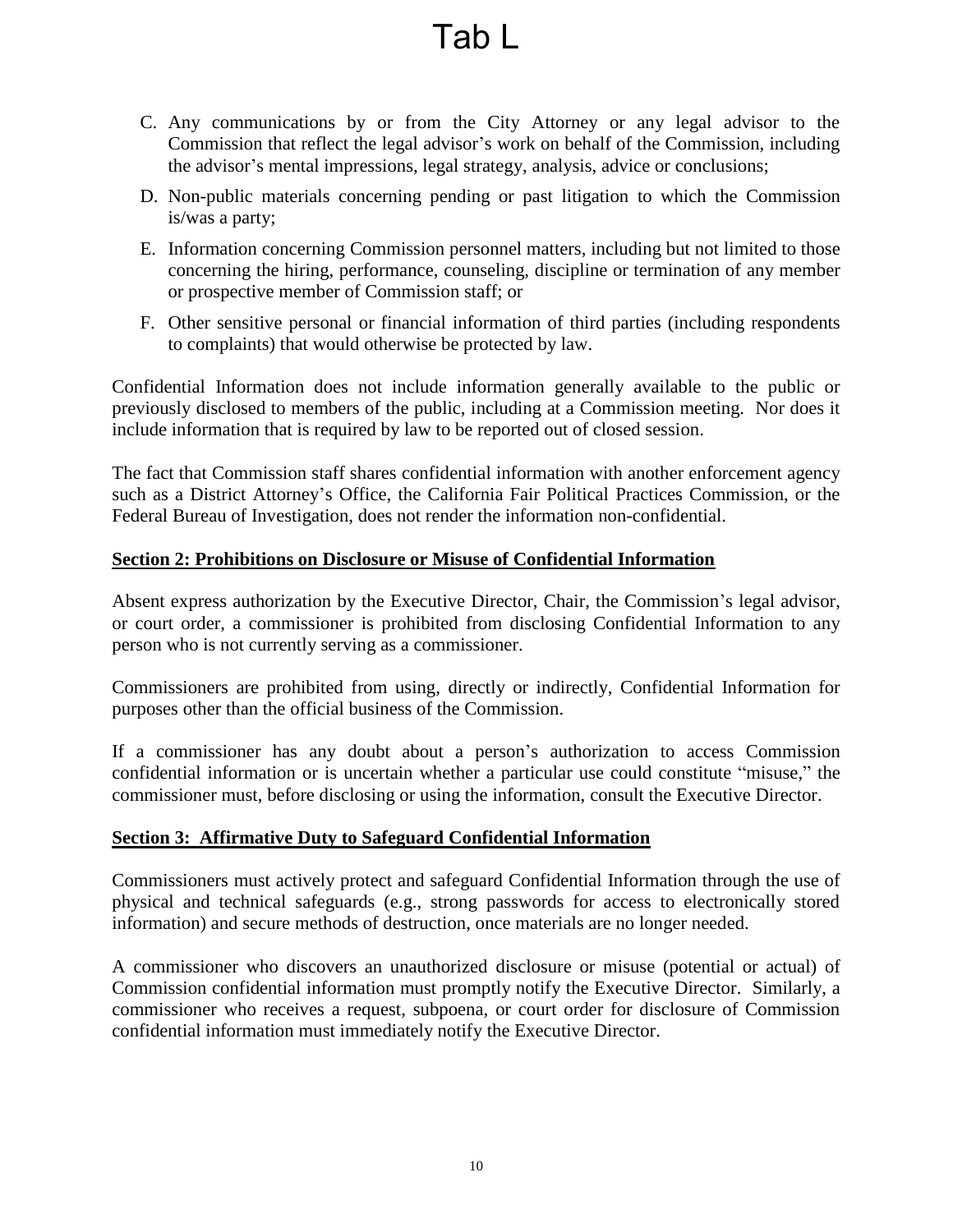### <span id="page-10-0"></span>**Section 4: Term of Obligation**

A commissioner's obligations pursuant to this Article do not terminate with the end of the commissioner's term of office.

# **ARTICLE X - PARLIAMENTARY PROCEDURE**

### <span id="page-10-2"></span><span id="page-10-1"></span>**Section 1: Robert's Rules of Order (Newly Revised) for Small Boards**

The business of the Commission and its standing committees must be conducted, so far as it is practical in accordance with parliamentary rules as contained in Robert's Rules of Order Newly Revised, for Small Boards, except as modified by these rules and in accordance with the Brown Act and the Sunshine Ordinance. The City Attorney, or other person designated by the Chair and approved by the Commission, shall serve as the official parliamentarian for meetings of the Commission.

# **ARTICLE XI - STANDARDS OF CONDUCT**

<span id="page-10-3"></span>In addition to complying with the foregoing policies, each commissioner should aspire to:

A. **Actively and diligently support the mission, goals and objectives of the Commission**, for example, by thoroughly preparing for and attending Commission meetings; serving on committees; working cooperatively with Commission staff on officially-sanctioned projects; and attending civic events relevant to the Commission's purpose and jurisdiction.

B. **Preserve public confidence in commissioners' conduct, intentions, and impartiality**, for example, by fairly and objectively enforcing laws and regulations within the Commission's jurisdiction; refraining from conduct or statements that suggest personal bias; avoiding personal involvement in the investigation and prosecution of complaints (absent a recusal); and avoiding inappropriate political activity (endorsing, supporting, opposing, or working on behalf of a candidate or measure in an Oakland election).

C. **Protect the independence and integrity of the Commission**, for example, by working for the public good and not private interest in all matters related to city government; refraining from using their official positions to secure special advantages or benefits for self or others; declining to accept benefits or to participate in activities that might influence or undermine their ability to fairly and objectively discharge their Commission duties; and, if speaking to the press or public about a Commission matter, clearly explaining that the commissioner's statements reflect the personal view of the commissioner and not the view of the Commission.

D. **Set the highest example civil and efficient conduct of city government**, for example, by recommending and adopting rules and procedures that promote transparency and fair process in city government; treating the public, Commission staff, Commission legal advisors, and fellow